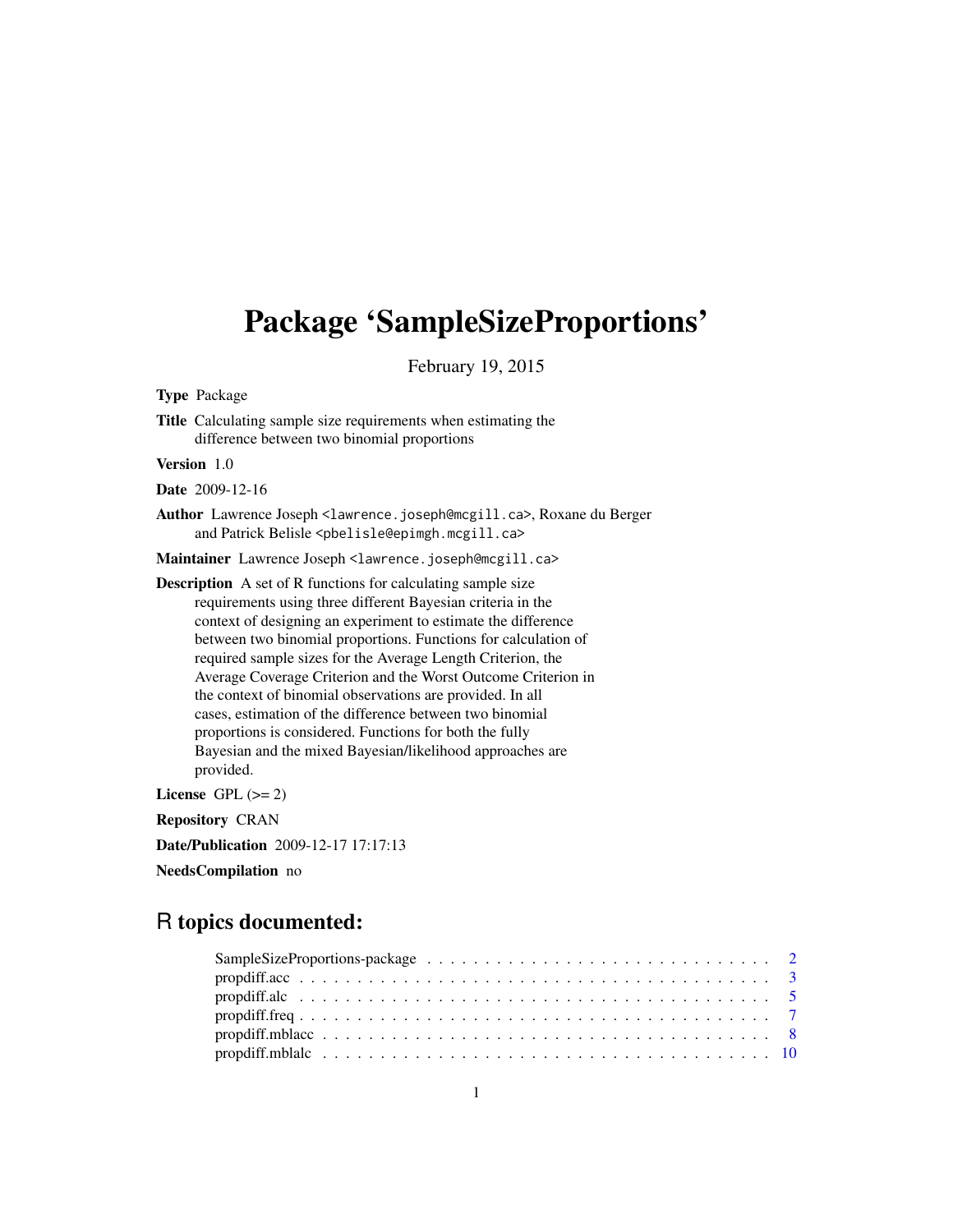<span id="page-1-0"></span>

| Index | -19 |
|-------|-----|
|       |     |
|       |     |

SampleSizeProportions-package

*Bayesian sample size determination for the difference between two binomial proportions*

#### Description

Calculate sample sizes based on highest posterior density intervals when comparing two binomial proportions using three different Bayesian approaches.

# Details

| Package: | <b>SampleSizeProportions</b>                                                                 |
|----------|----------------------------------------------------------------------------------------------|
| Type:    | Package                                                                                      |
| Version: |                                                                                              |
| Date:    | 2009-12-16                                                                                   |
| License: | GLP (version 2 or later)                                                                     |
| URL:     | http://www.medicine.mcgill.ca/epidemiology/Joseph/Methodological-Publications-Bayesian-Sampl |

A set of R functions for calculating sample size requirements using three different Bayesian criteria in the context of designing an experiment to estimate the difference between two binomial proportions. Functions for calculation of required sample sizes for the Average Length Criterion, the Average Coverage Criterion and the Worst Outcome Criterion in the context of binomial observations are provided. In all cases, estimation of the difference between two binomial proportions is considered. Functions for both the fully Bayesian and the mixed Bayesian/likelihood approaches are provided.

See the related package **SampleSizeMeans** for Bayesian sample sizes calculations based on highest posterior density intervals for normal means

<http://cran.r-project.org/web/packages/SampleSizeMeans/index.html>

# Author(s)

Lawrence Joseph, Roxane du Berger and Patrick Belisle Maintainer: Lawrence Joseph <lawrence.joseph@mcgill.ca>

#### References

Joseph L, du Berger R, and Belisle P. Bayesian and mixed Bayesian/likelihood criteria for sample size determination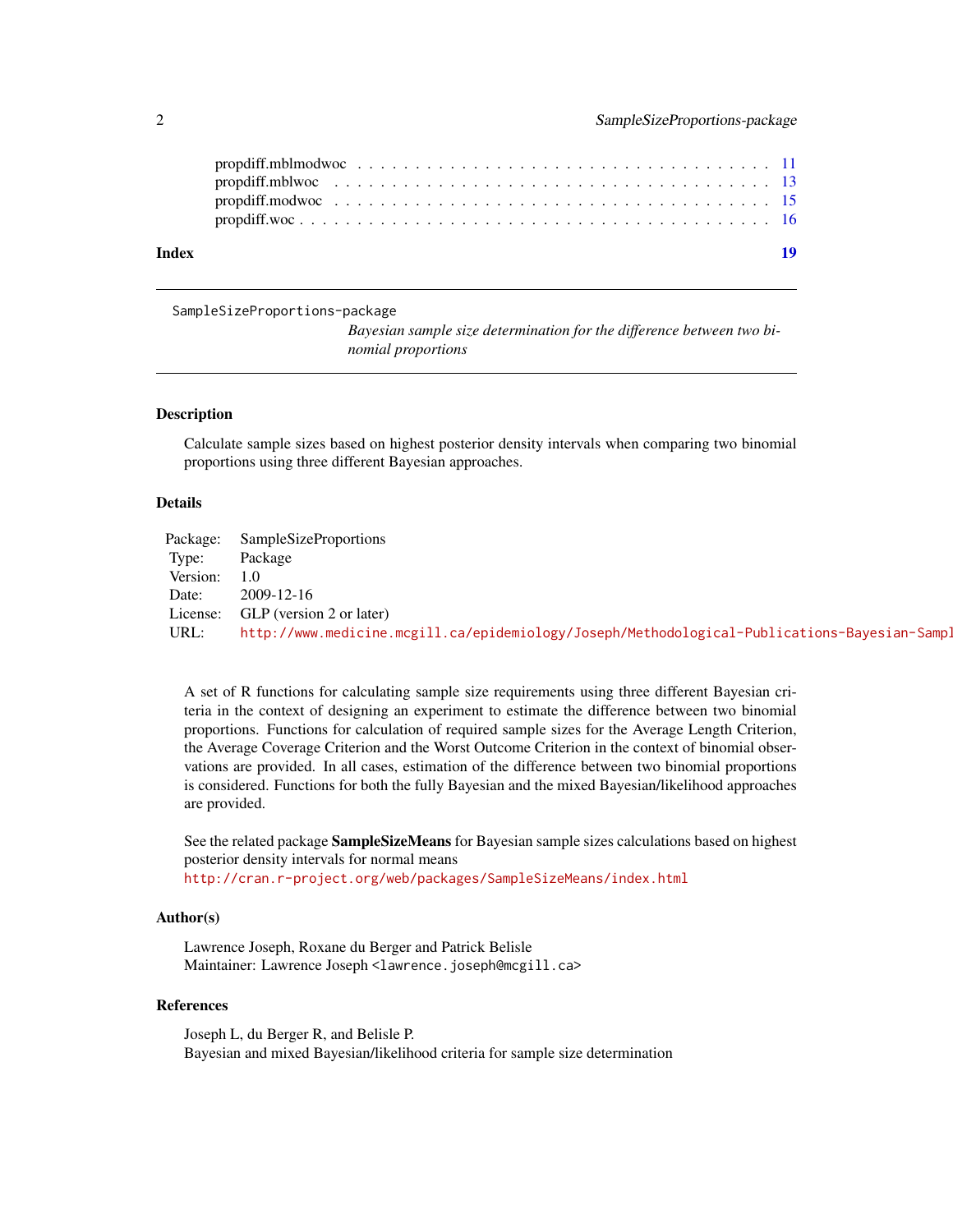# <span id="page-2-0"></span>propdiff.acc 3

Statistics in Medicine 1997;16(7):769-781.

# See Also

```
propdiff.acc, propdiff.alc, propdiff.modwoc, propdiff.woc, propdiff.mblacc, propdiff.mblalc,
propdiff.mblmodwoc, propdiff.mblwoc
```
<span id="page-2-1"></span>

| propdiff.acc | Bayesian sample size determination for the difference between two bi- |
|--------------|-----------------------------------------------------------------------|
|              | nomial proportions using the Average Coverage Criterion               |

# Description

The function propdiff.acc returns the required sample sizes to reach a given coverage probability on average for a posterior credible interval of fixed length for the difference between two binomial proportions.

#### Usage

propdiff.acc(len, c1, d1, c2, d2, level = 0.95, equal = TRUE, m = 10000, mcs = 3)

#### Arguments

| len                                           | The fixed length of the posterior credible interval for the difference between the<br>two unknown proportions                          |
|-----------------------------------------------|----------------------------------------------------------------------------------------------------------------------------------------|
| c1                                            | First prior parameter of the Beta density for the binomial proportion for the first<br>population                                      |
| d1                                            | Second prior parameter of the Beta density for the binomial proportion for the<br>first population                                     |
| c2                                            | First prior parameter of the Beta density for the binomial proportion for the<br>second population                                     |
| d2                                            | Second prior parameter of the Beta density for the binomial proportion for the<br>second population                                    |
| level                                         | The desired average coverage probability of the posterior credible interval (e.g.,<br>0.95)                                            |
| equal                                         | logical. Whether or not the final group sizes $(n1, n2)$ are forced to be equal:                                                       |
| when equal $=$ TRUE,<br>when equal $=$ FALSE, | final sample sizes $n1 = n2$ ;<br>final sample sizes $(n1, n2)$ minimize the expected posterior variance given a total of $n1+n2$ obse |

m The number of points simulated from the preposterior distribution of the data. For each point, the probability coverage of the highest posterior density interval of fixed length *len* is estimated, in order to approximate the average coverage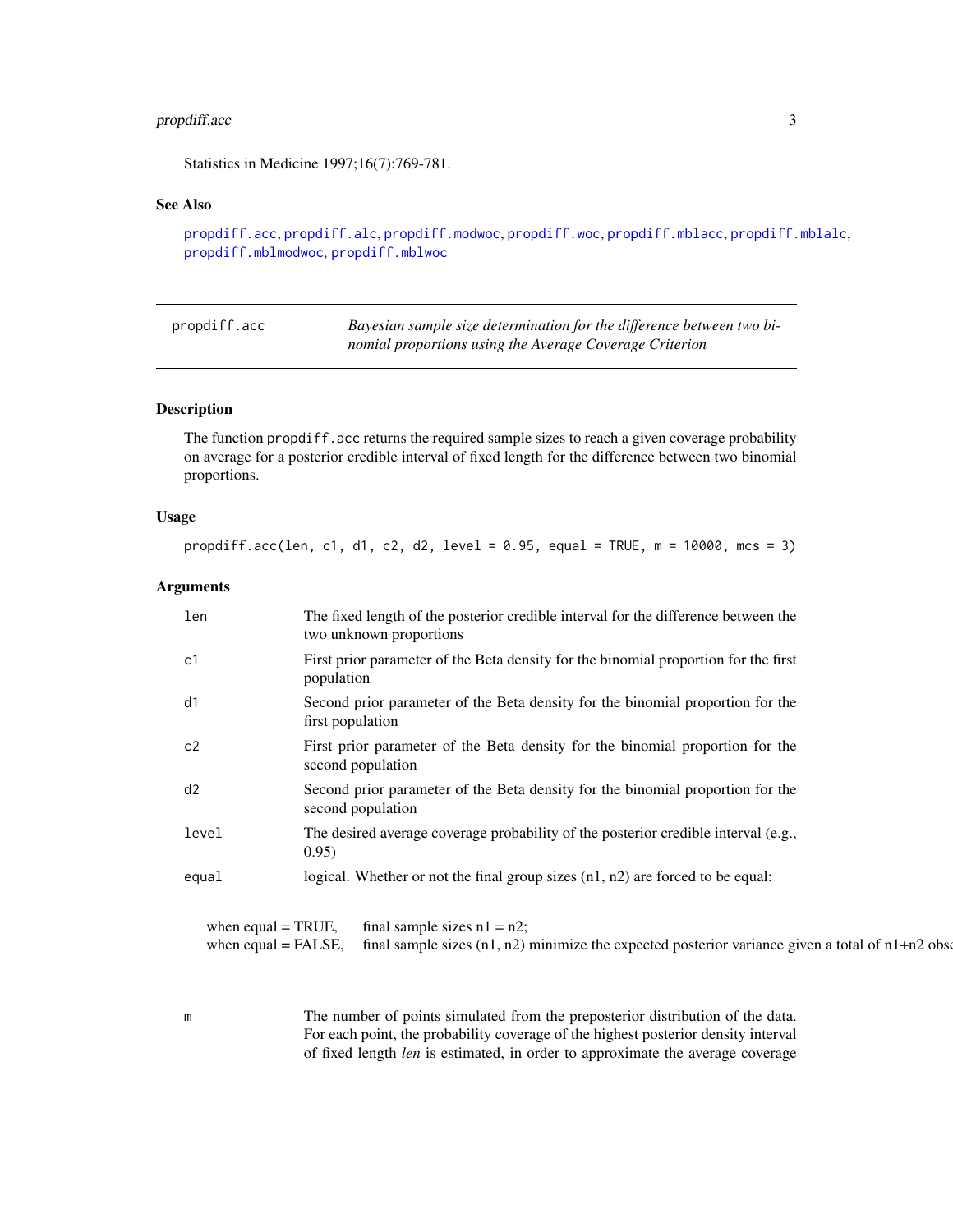probability. Usually 10000 is sufficient, but one can increase this number at the expense of program running time.

<span id="page-3-0"></span>mcs The Maximum number of Consecutive Steps allowed in the same direction in the march towards the optimal sample size, before the result for the next upper/lower bound is cross-checked. In our experience, mcs = 3 is a good choice.

#### Details

Assume that a sample from each of two populations will be collected in order to estimate the difference between two independent binomial proportions. Assume that the proportions have prior information in the form of Beta(*c1*, *d1*) and Beta(*c2*, *d2*) densities in each population, respectively. The function propdiff.acc returns the required sample sizes to attain the desired average coverage probability *level* for the posterior credible interval of fixed length *len* for the difference between the two unknown proportions.

This function uses a fully Bayesian approach to sample size determination. Therefore, the desired coverages and lengths are only realized if the prior distributions input to the function are used for final inferences. Researchers preferring to use the data only for final inferences are encouraged to use the Mixed Bayesian/Likelihood version of the function.

#### Value

The required sample sizes (n1, n2) for each group given the inputs to the function.

#### **Note**

The sample sizes are calculated via Monte Carlo simulations, and therefore may vary from one call to the next.

# Author(s)

Lawrence Joseph <lawrence.joseph@mcgill.ca>, Patrick Belisle and Roxane du Berger

# References

Joseph L, du Berger R, and Belisle P. Bayesian and mixed Bayesian/likelihood criteria for sample size determination Statistics in Medicine 1997;16(7):769-781.

# See Also

[propdiff.alc](#page-4-1), [propdiff.modwoc](#page-14-1), [propdiff.woc](#page-15-1), [propdiff.mblacc](#page-7-1), [propdiff.mblalc](#page-9-1), [propdiff.mblmodwoc](#page-10-1), [propdiff.mblwoc](#page-12-1)

```
propdiff.acc(len=0.05, c1=3, d1=11, c2=11, d2=54)
```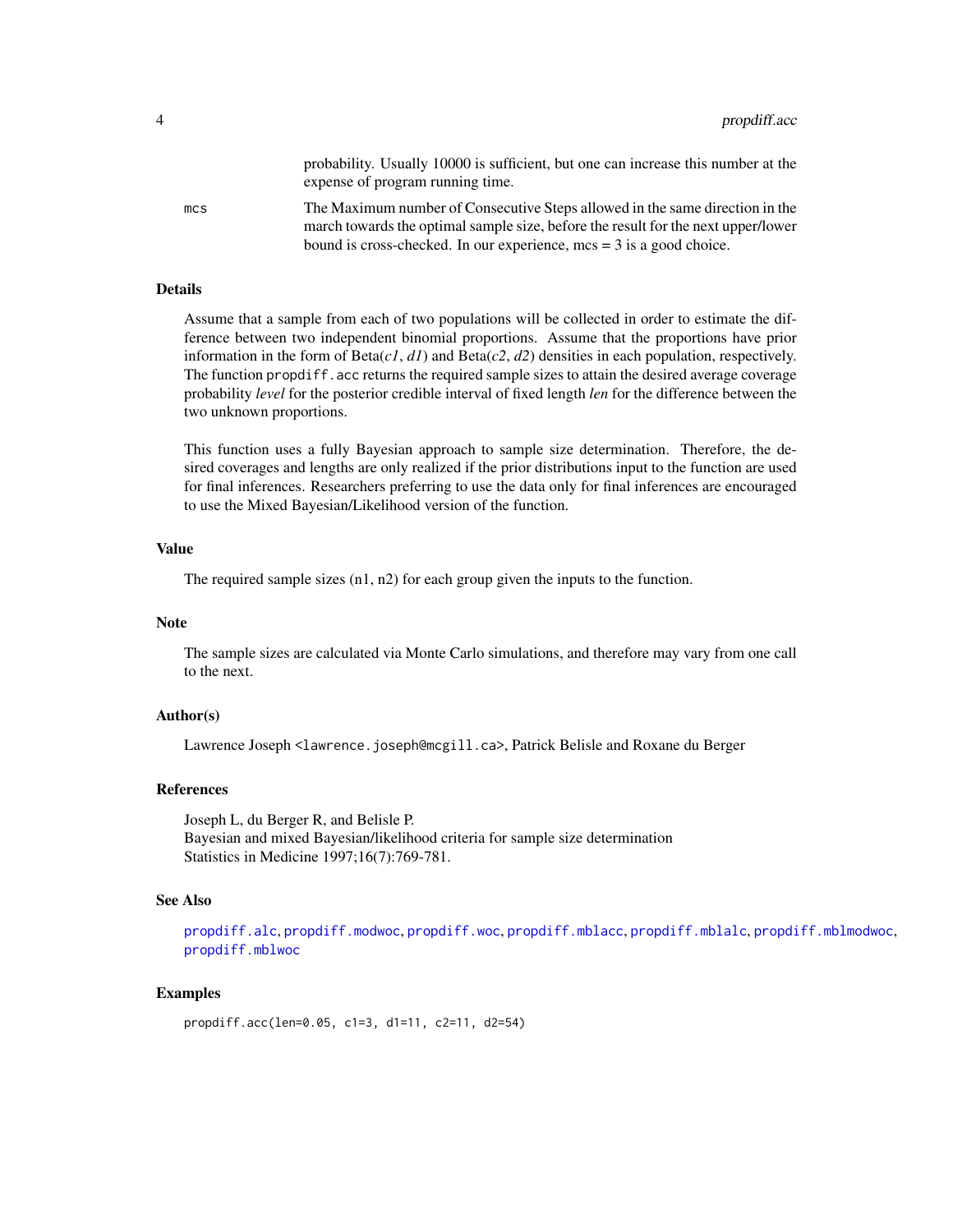# <span id="page-4-1"></span><span id="page-4-0"></span>Description

The function propdiff.alc returns the required sample sizes to reach a given posterior credible interval length on average for a fixed coverage probability for the difference between two binomial proportions.

#### Usage

```
propdiff.alc(len, c1, d1, c2, d2, level = 0.95, equal = TRUE, m = 10000, mcs = 3)
```
#### Arguments

| len   | The desired average length of the posterior credible interval for the difference<br>between the two unknown proportions |
|-------|-------------------------------------------------------------------------------------------------------------------------|
| c1    | First prior parameter of the Beta density for the binomial proportion for the first<br>population                       |
| d1    | Second prior parameter of the Beta density for the binomial proportion for the<br>first population                      |
| c2    | First prior parameter of the Beta density for the binomial proportion for the<br>second population                      |
| d2    | Second prior parameter of the Beta density for the binomial proportion for the<br>second population                     |
| level | The fixed coverage probability of the posterior credible interval $(e.g., 0.95)$                                        |
| equal | logical. Whether or not the final group sizes $(n1, n2)$ are forced to be equal:                                        |

when equal = TRUE, final sample sizes  $n1 = n2$ ; when equal = FALSE, final sample sizes  $(n1, n2)$  minimize the expected posterior variance given a total of  $n1+n2$  observations

m The number of points simulated from the preposterior distribution of the data. For each point, the length of the highest posterior density interval of fixed coverage probability *level* is estimated, in order to approximate the average length. Usually 10000 is sufficient, but one can increase this number at the expense of program running time.

mcs The Maximum number of Consecutive Steps allowed in the same direction in the march towards the optimal sample size, before the result for the next upper/lower bound is cross-checked. In our experience, mcs = 3 is a good choice.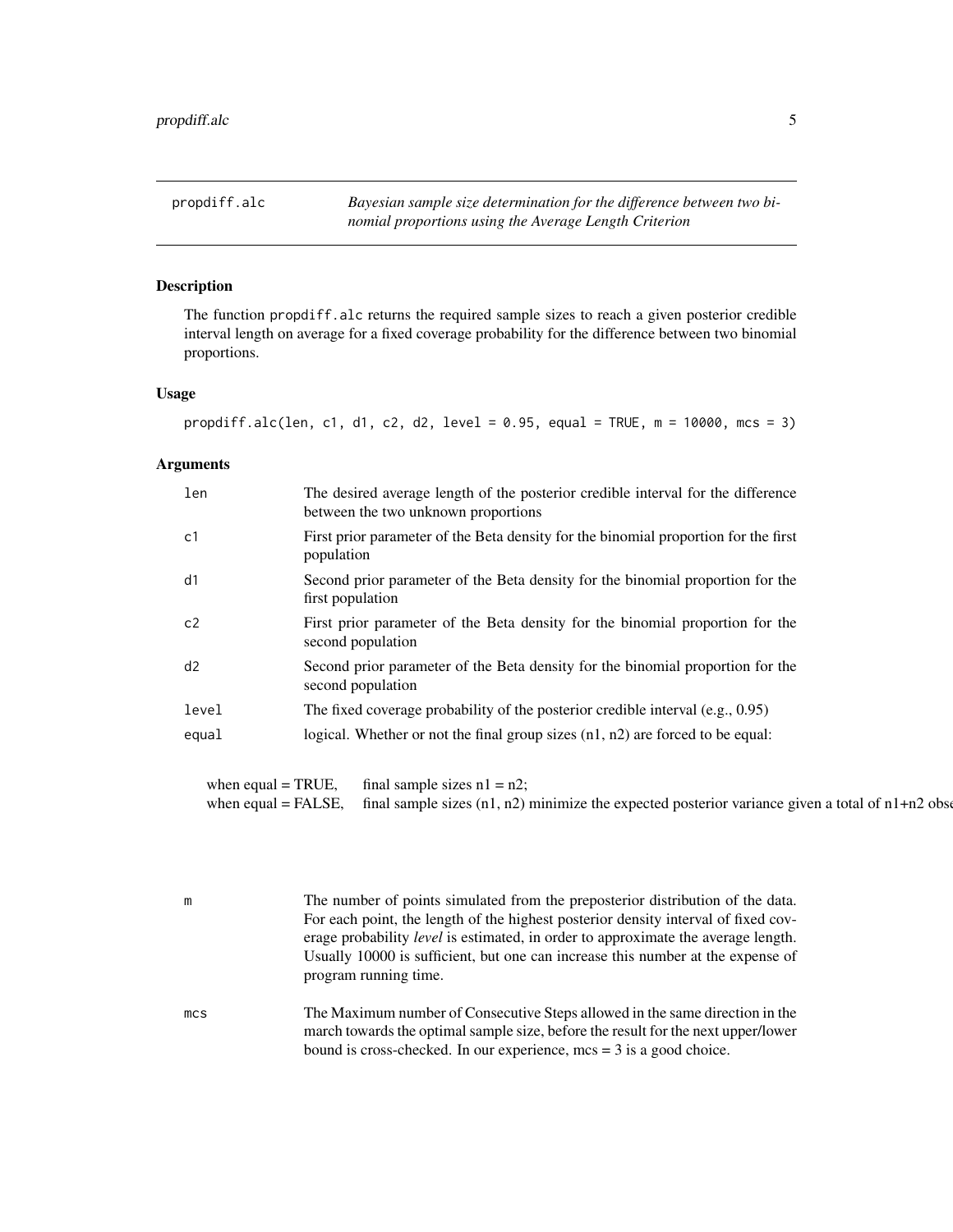# <span id="page-5-0"></span>Details

Assume that a sample from each of two populations will be collected in order to estimate the difference between two independent binomial proportions. Assume that the proportions have prior information in the form of  $Beta(c1, d1)$  and  $Beta(c2, d2)$  densities in each population, respectively. The function propdiff.alc returns the required sample sizes to attain the desired average length *len* for the posterior credible interval of fixed coverage probability *level* for the difference between the two unknown proportions.

This function uses a fully Bayesian approach to sample size determination. Therefore, the desired coverages and lengths are only realized if the prior distributions input to the function are used for final inferences. Researchers preferring to use the data only for final inferences are encouraged to use the Mixed Bayesian/Likelihood version of the function.

#### Value

The required sample sizes (n1, n2) for each group given the inputs to the function.

#### Note

The sample sizes are calculated via Monte Carlo simulations, and therefore may vary from one call to the next.

#### Author(s)

Lawrence Joseph <lawrence.joseph@mcgill.ca>, Patrick Belisle and Roxane du Berger

# References

Joseph L, du Berger R, and Belisle P. Bayesian and mixed Bayesian/likelihood criteria for sample size determination Statistics in Medicine 1997;16(7):769-781.

#### See Also

[propdiff.acc](#page-2-1), [propdiff.modwoc](#page-14-1), [propdiff.woc](#page-15-1), [propdiff.mblacc](#page-7-1), [propdiff.mblalc](#page-9-1), [propdiff.mblmodwoc](#page-10-1), [propdiff.mblwoc](#page-12-1)

```
propdiff.alc(len=0.05, c1=3, d1=11, c2=11, d2=54)
```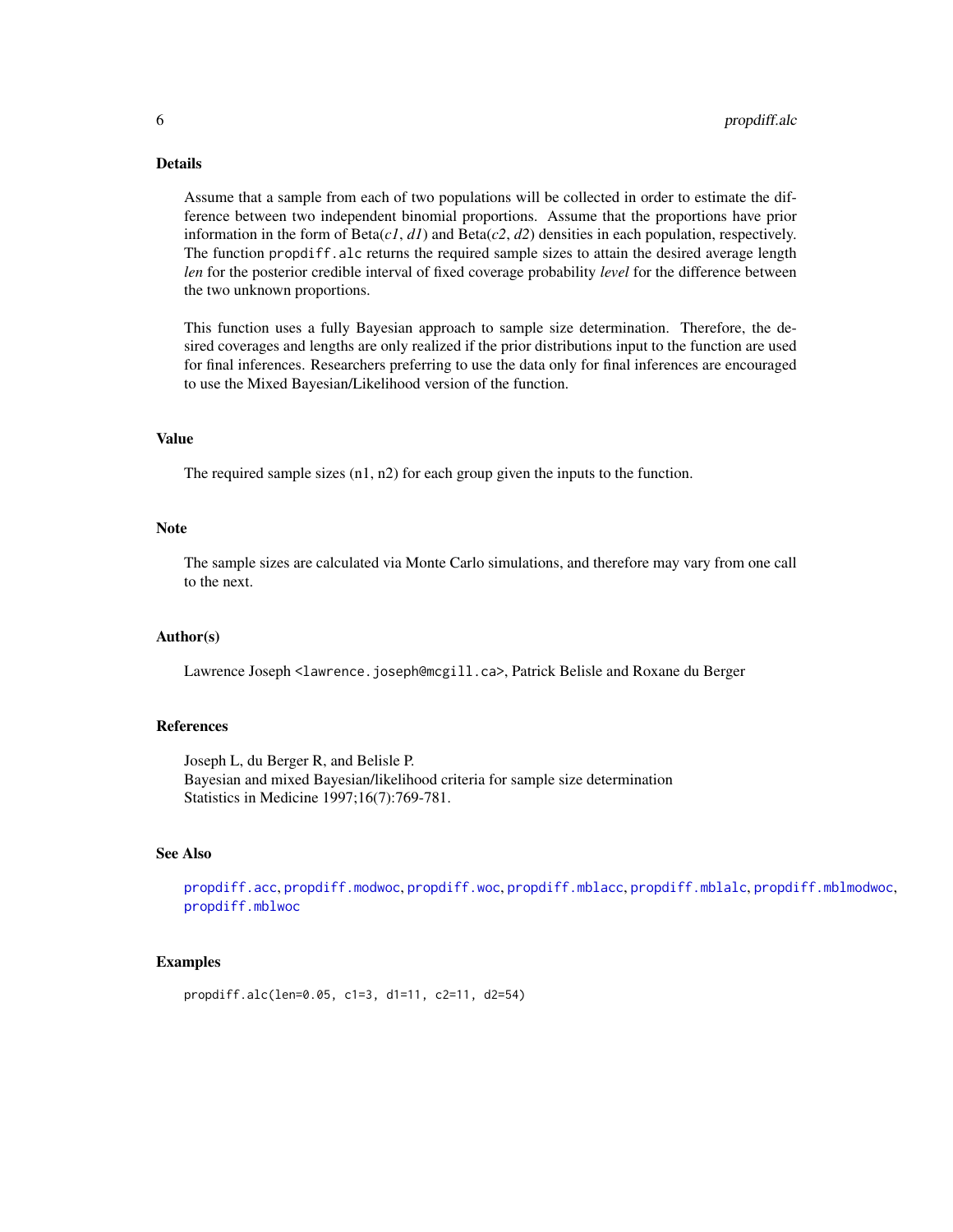<span id="page-6-0"></span>

# **Description**

The function propdiff. freq returns the required sample sizes to obtain a confidence interval of given length and confidence level for the difference between two binomial proportions.

#### Usage

```
propdiff.freq(len, p1.estimate, p2.estimate, level = 0.95)
```
# Arguments

| len         | The desired total length of the confidence interval for the proportion |
|-------------|------------------------------------------------------------------------|
| p1.estimate | A point estimate for the binomial proportion for the first population  |
| p2.estimate | A point estimate for the binomial proportion for the second population |
| level       | The desired level of the confidence interval $(e.g., 0.95)$            |

#### Details

Assume that a random sample from each of two populations will be collected in order to estimate the difference between two independent binomial proportions. Assume that the best point estimates for the unknown binomial proportions in the two populations are *(p1.estimate, p2.estimate)*, respectively. The function propdiff.freq returns the required sample sizes to attain the desired length *len* and confidence level *level* for the confidence interval for the difference between the two unknown proportions from a **frequentist** point of view, using a normal approximation.

# Value

The required sample sizes (n1, n2) for each group given the inputs to the function.

# Author(s)

Lawrence Joseph <lawrence.joseph@mcgill.ca>, Patrick Belisle and Roxane du Berger

#### References

Lemeshow S, Hosmer Jr DW, Klar J, Lwanga SK. Adequacy of Sample Size in Health Studies. Wiley and Sons, New York, 1990.

Joseph L, du Berger R, and Belisle P. Bayesian and mixed Bayesian/likelihood criteria for sample size determination Statistics in Medicine 1997;16(7):769-781.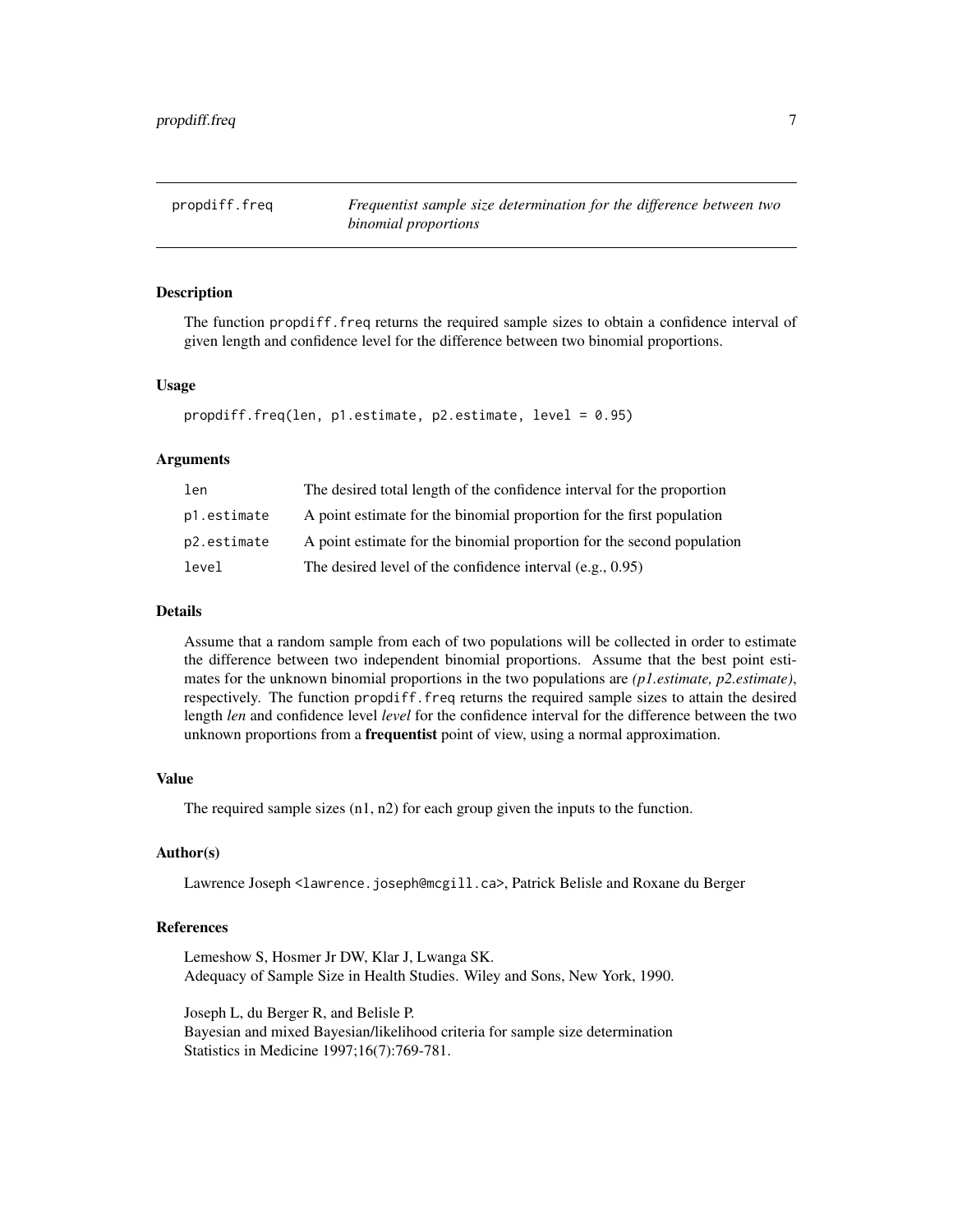# <span id="page-7-0"></span>See Also

[propdiff.acc](#page-2-1), [propdiff.modwoc](#page-14-1), [propdiff.woc](#page-15-1), [propdiff.mblacc](#page-7-1), [propdiff.mblalc](#page-9-1), [propdiff.mblmodwoc](#page-10-1), [propdiff.mblwoc](#page-12-1)

# Examples

propdiff.freq(len=0.01, p1.estimate=0.15, p2.estimate=0.20)

<span id="page-7-1"></span>

| propdiff.mblacc | Bayesian sample size determination for the difference between two                      |
|-----------------|----------------------------------------------------------------------------------------|
|                 | binomial proportions using the Mixed Bayesian/Likelihood Average<br>Coverage Criterion |

# Description

The function propdiff.mblacc returns the required sample sizes to reach a given coverage probability on average for a posterior credible interval of fixed length using a mixed Bayesian/likelihood approach for the difference between two binomial proportions.

# Usage

propdiff.mblacc(len, c1, d1, c2, d2, level = 0.95, m = 10000, mcs = 3)

# Arguments

| len             | The fixed length of the posterior credible interval for the difference between the<br>two unknown proportions                                                                                                                                                                                                                                                                   |
|-----------------|---------------------------------------------------------------------------------------------------------------------------------------------------------------------------------------------------------------------------------------------------------------------------------------------------------------------------------------------------------------------------------|
| c1              | First prior parameter of the Beta density for the binomial proportion for the first<br>population                                                                                                                                                                                                                                                                               |
| d1              | Second prior parameter of the Beta density for the binomial proportion for the<br>first population                                                                                                                                                                                                                                                                              |
| c2              | First prior parameter of the Beta density for the binomial proportion for the<br>second population                                                                                                                                                                                                                                                                              |
| d2              | Second prior parameter of the Beta density for the binomial proportion for the<br>second population                                                                                                                                                                                                                                                                             |
| level           | The desired average coverage probability of the posterior credible interval (e.g.,<br>0.95)                                                                                                                                                                                                                                                                                     |
| m               | The number of points simulated from the preposterior distribution of the data.<br>For each point, the probability coverage of the highest posterior density interval<br>of fixed length len is estimated, in order to approximate the average coverage<br>probability. Usually 10000 is sufficient, but one can increase this number at the<br>expense of program running time. |
| mc <sub>S</sub> | The Maximum number of Consecutive Steps allowed in the same direction in the<br>march towards the optimal sample size, before the result for the next upper/lower<br>bound is cross-checked. In our experience, $mcs = 3$ is a good choice.                                                                                                                                     |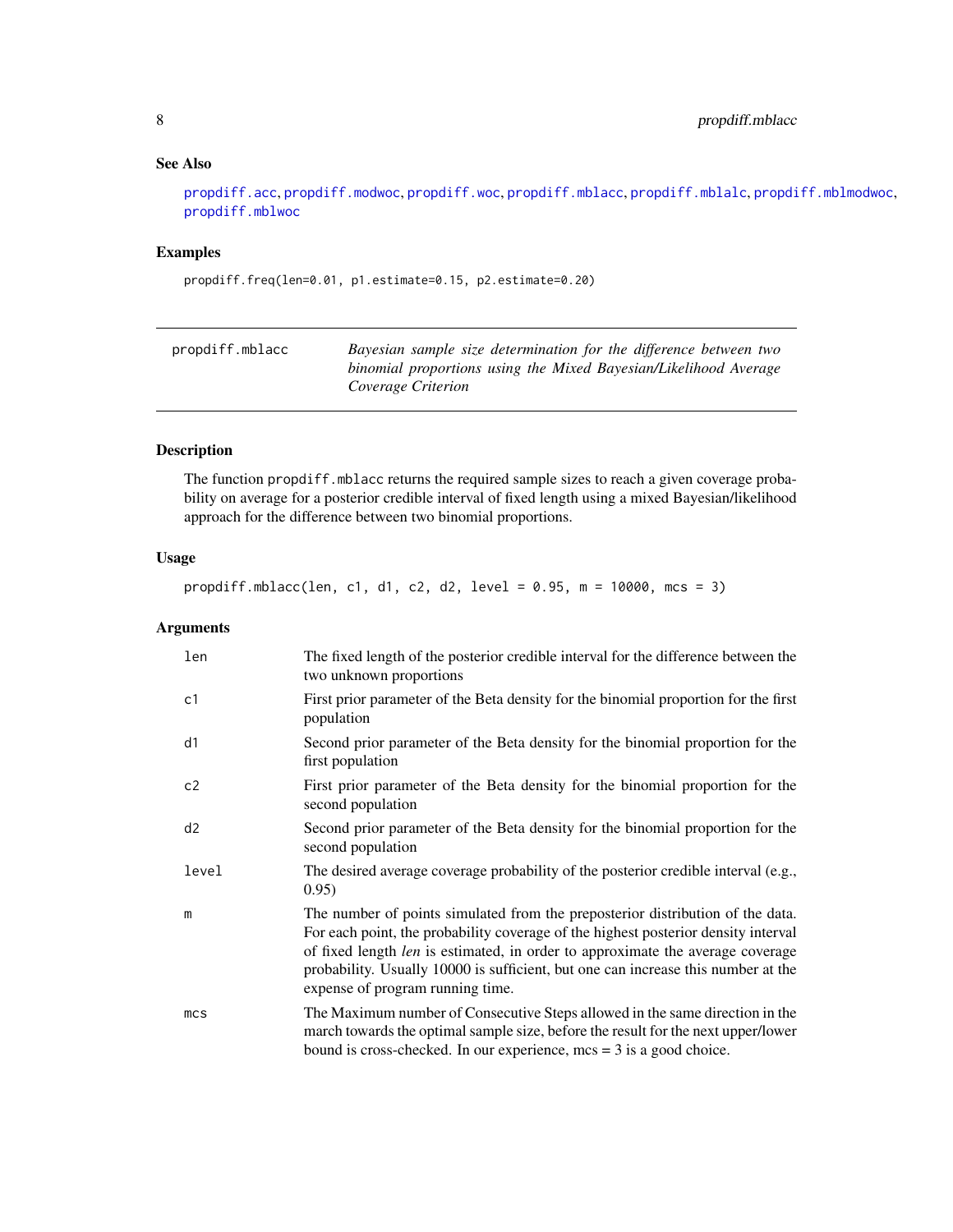# <span id="page-8-0"></span>propdiff.mblacc 9

# Details

Assume that a sample from each of two populations will be collected in order to estimate the difference between two independent binomial proportions. Assume that the proportions have prior information in the form of  $Beta(c1, d1)$  and  $Beta(c2, d2)$  densities in each population, respectively. The function propdiff.mblacc returns the required sample sizes to attain the desired average coverage probability *level* for the posterior credible interval of fixed length *len* for the difference between the two unknown proportions.

This function uses a Mixed Bayesian/Likelihood (MBL) approach. MBL approaches use the prior information to derive the predictive distribution of the data, but use only the likelihood function for final inferences. This approach is intended to satisfy investigators who recognize that prior information is important for planning purposes but prefer to base final inferences only on the data.

#### Value

The required sample sizes (n1, n2) for each group given the inputs to the function.

#### Note

The sample sizes are calculated via Monte Carlo simulations, and therefore may vary from one call to the next.

#### Author(s)

Lawrence Joseph <lawrence.joseph@mcgill.ca>, Patrick Belisle and Roxane du Berger

# References

Joseph L, du Berger R, and Belisle P. Bayesian and mixed Bayesian/likelihood criteria for sample size determination Statistics in Medicine 1997;16(7):769-781.

#### See Also

[propdiff.mblalc](#page-9-1), [propdiff.mblmodwoc](#page-10-1), [propdiff.mblwoc](#page-12-1), [propdiff.acc](#page-2-1), [propdiff.alc](#page-4-1), [propdiff.modwoc](#page-14-1), [propdiff.woc](#page-15-1)

```
propdiff.mblacc(len=0.05, c1=3, d1=11, c2=11, d2=54)
```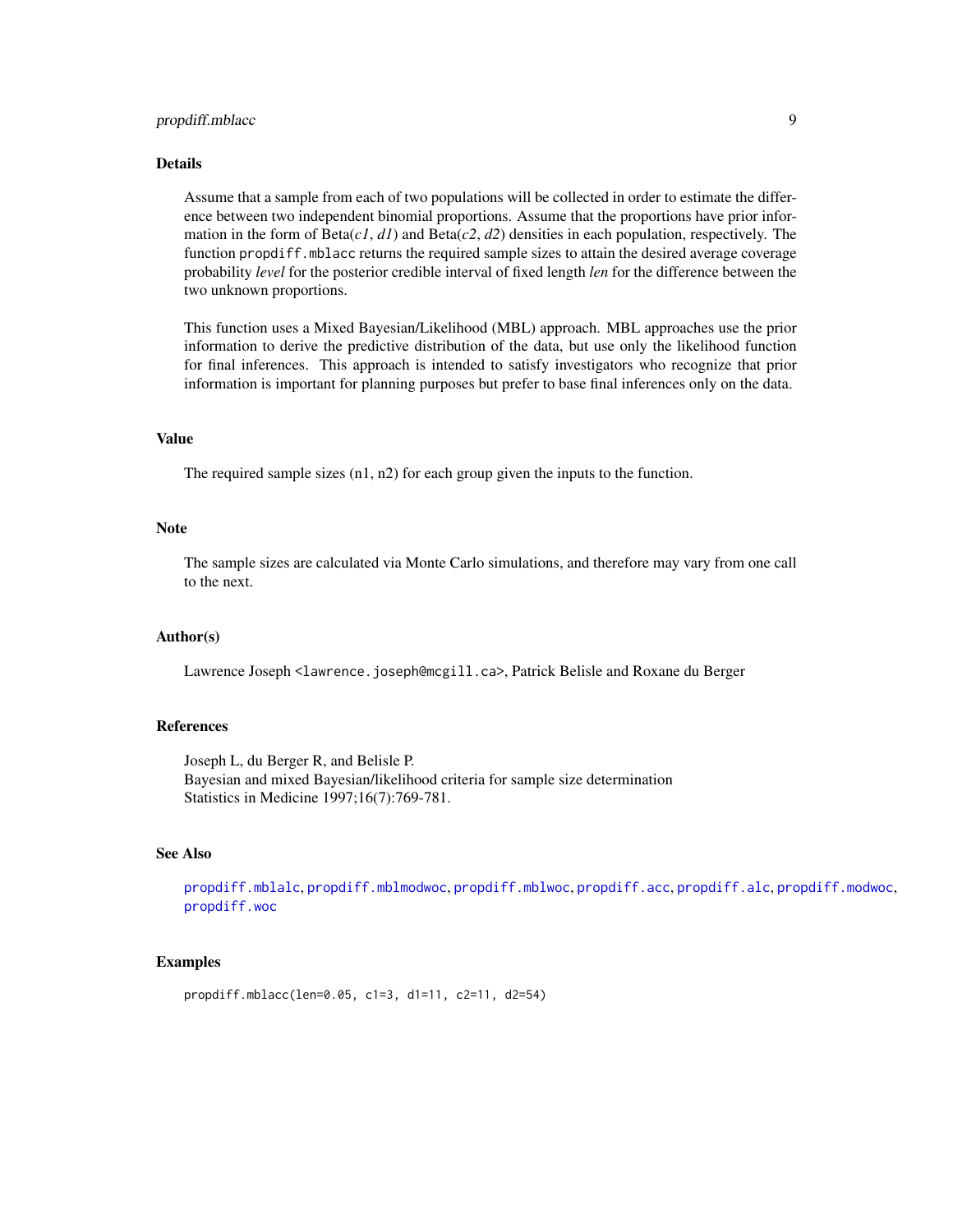<span id="page-9-1"></span><span id="page-9-0"></span>propdiff.mblalc *Bayesian sample size determination for the difference between two binomial proportions using the Mixed Bayesian/Likelihood Average Length Criterion*

# Description

The function propdiff.mblalc returns the required sample sizes to reach a given posterior credible interval length on average for a fixed coverage probability using a mixed Bayesian/likelihood approach for the difference between two binomial proportions.

# Usage

```
propdiff.mblalc(len, c1, d1, c2, d2, level = 0.95, m = 10000, mcs = 3)
```
#### Arguments

| len             | The desired average length of the posterior credible interval for the difference<br>between the two unknown proportions                                                                                                                                                                                                                                               |
|-----------------|-----------------------------------------------------------------------------------------------------------------------------------------------------------------------------------------------------------------------------------------------------------------------------------------------------------------------------------------------------------------------|
| c1              | First prior parameter of the Beta density for the binomial proportion for the first<br>population                                                                                                                                                                                                                                                                     |
| d1              | Second prior parameter of the Beta density for the binomial proportion for the<br>first population                                                                                                                                                                                                                                                                    |
| c2              | First prior parameter of the Beta density for the binomial proportion for the<br>second population                                                                                                                                                                                                                                                                    |
| d2              | Second prior parameter of the Beta density for the binomial proportion for the<br>second population                                                                                                                                                                                                                                                                   |
| level           | The fixed coverage probability of the posterior credible interval $(e.g., 0.95)$                                                                                                                                                                                                                                                                                      |
| m               | The number of points simulated from the preposterior distribution of the data.<br>For each point, the length of the highest posterior density interval of fixed cov-<br>erage probability level is estimated, in order to approximate the average length.<br>Usually 10000 is sufficient, but one can increase this number at the expense of<br>program running time. |
| mc <sub>S</sub> | The Maximum number of Consecutive Steps allowed in the same direction in the<br>march towards the optimal sample size, before the result for the next upper/lower<br>bound is cross-checked. In our experience, $mcs = 3$ is a good choice.                                                                                                                           |

# Details

Assume that a sample from each of two populations will be collected in order to estimate the difference between two independent binomial proportions. Assume that the proportions have prior information in the form of  $Beta(c1, d1)$  and  $Beta(c2, d2)$  densities in each population, respectively. The function propdiff.mblalc returns the required sample sizes to attain the desired average length *len* for the posterior credible interval of fixed coverage probability *level* for the difference between the two unknown proportions.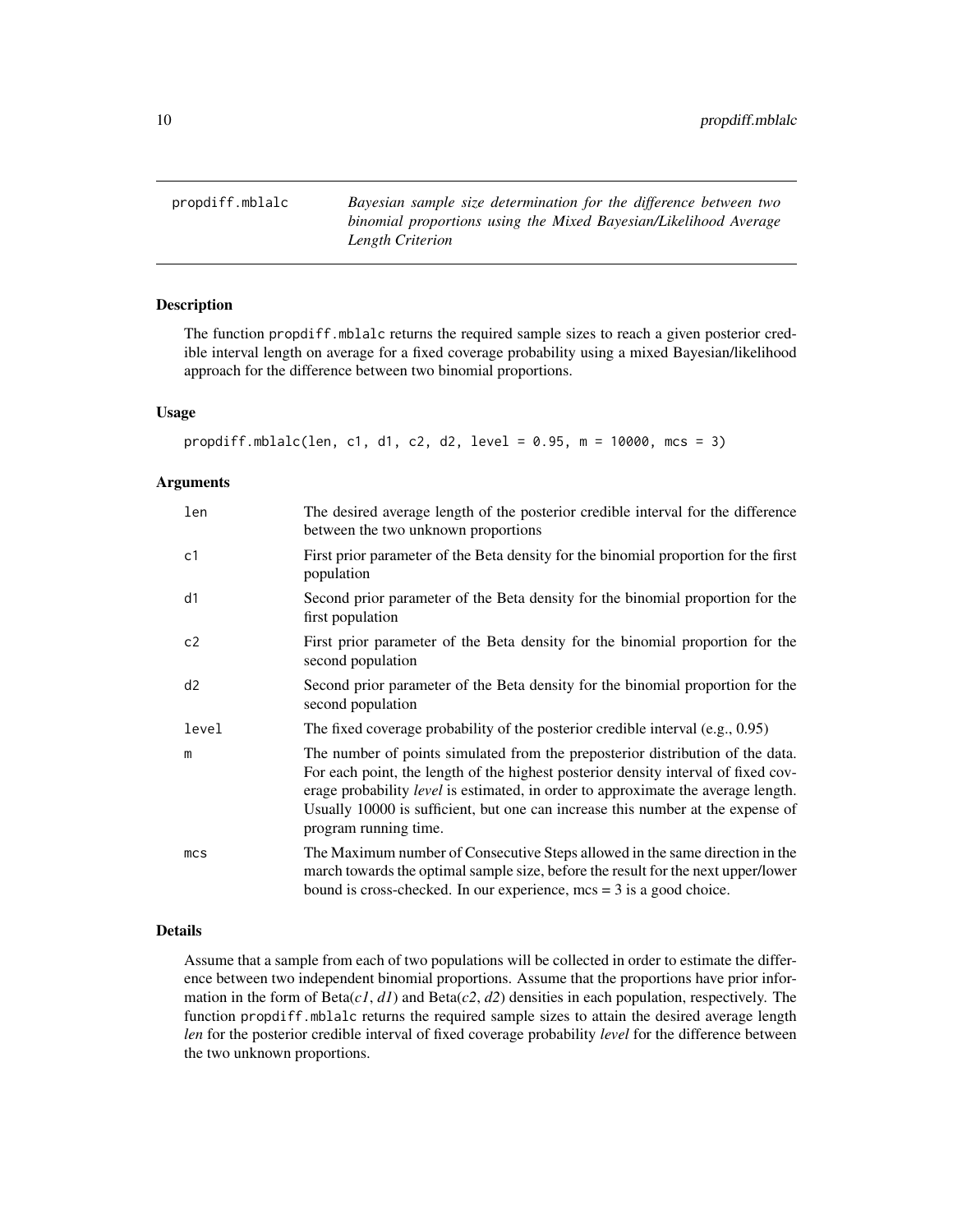<span id="page-10-0"></span>This function uses a Mixed Bayesian/Likelihood (MBL) approach. MBL approaches use the prior information to derive the predictive distribution of the data, but use only the likelihood function for final inferences. This approach is intended to satisfy investigators who recognize that prior information is important for planning purposes but prefer to base final inferences only on the data.

#### Value

The required sample sizes (n1, n2) for each group given the inputs to the function.

#### **Note**

The sample sizes are calculated via Monte Carlo simulations, and therefore may vary from one call to the next.

# Author(s)

Lawrence Joseph <lawrence.joseph@mcgill.ca>, Patrick Belisle and Roxane du Berger

# References

Joseph L, du Berger R, and Belisle P. Bayesian and mixed Bayesian/likelihood criteria for sample size determination Statistics in Medicine 1997;16(7):769-781.

#### See Also

[propdiff.mblacc](#page-7-1), [propdiff.mblmodwoc](#page-10-1), [propdiff.mblwoc](#page-12-1), [propdiff.acc](#page-2-1), [propdiff.alc](#page-4-1), [propdiff.modwoc](#page-14-1), [propdiff.woc](#page-15-1)

# Examples

propdiff.mblalc(len=0.05, c1=3, d1=11, c2=11, d2=54)

<span id="page-10-1"></span>

| propdiff.mblmodwoc | Bayesian sample size determination for the difference between two |
|--------------------|-------------------------------------------------------------------|
|                    | binomial proportions using the Mixed Bayesian/Likelihood Modified |
|                    | <i>Worst Outcome Criterion</i>                                    |

### Description

The function propdiff.mblmodwoc uses a mixed Bayesian/likelihood approach to determine conservative sample sizes for the difference between two binomial proportions, in the sense that the desired posterior credible interval coverage and length are guaranteed over a given proportion of data sets that can arise according to the prior information.

#### Usage

```
propdiff.mblmodwoc(len, c1, d1, c2, d2, level = 0.95, worst.level = 0.95)
```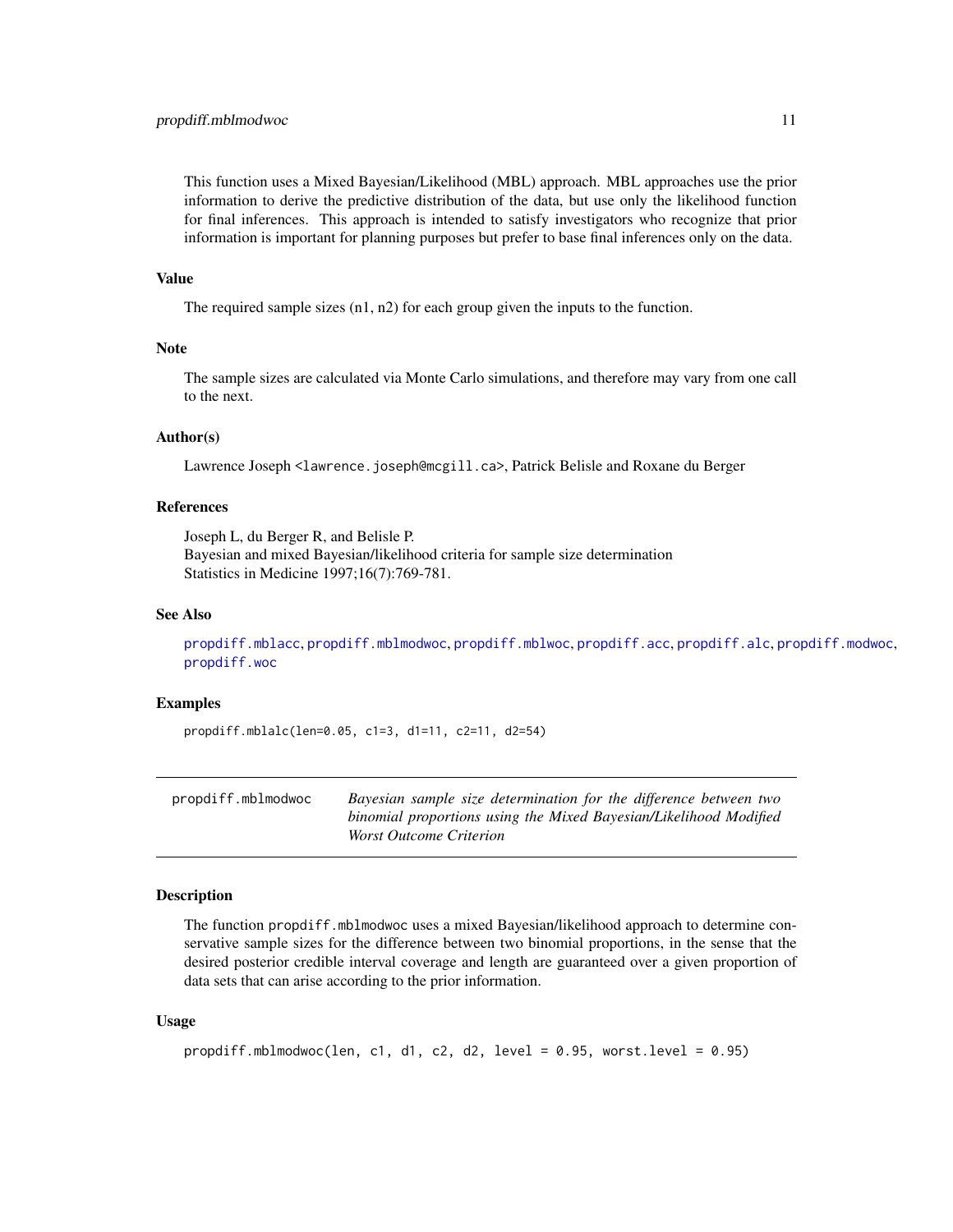# Arguments

| len         | The desired total length of the posterior credible interval for the difference be-<br>tween the two unknown proportions                     |
|-------------|---------------------------------------------------------------------------------------------------------------------------------------------|
| c1          | First prior parameter of the Beta density for the binomial proportion for the first<br>population                                           |
| d1          | Second prior parameter of the Beta density for the binomial proportion for the<br>first population                                          |
| c2          | First prior parameter of the Beta density for the binomial proportion for the<br>second population                                          |
| d2          | Second prior parameter of the Beta density for the binomial proportion for the<br>second population                                         |
| level       | The fixed coverage probability of the posterior credible interval $(e.g., 0.95)$                                                            |
| worst.level | The probability that the length of the posterior credible interval of fixed coverage<br>probability <i>level</i> will be at most <i>len</i> |

#### Details

Assume that a sample from each of two populations will be collected in order to estimate the difference between two independent binomial proportions. Assume that the proportions have prior information in the form of Beta(*c1*, *d1*) and Beta(*c2*, *d2*) densities in each population, respectively. The function propdiff.mblmodwoc returns the required sample sizes to attain the desired length *len* for the posterior credible interval of fixed coverage probability *level* for the difference between the two unknown proportions. The Modified Worst Outcome Criterion used is conservative, in the sense that the posterior credible interval length *len* is guaranteed over the *worst.level* proportion of all possible data sets that can arise according to the prior information, for a fixed coverage probability *level*.

This function uses a Mixed Bayesian/Likelihood (MBL) approach. MBL approaches use the prior information to derive the predictive distribution of the data, but uses only the likelihood function for final inferences. This approach is intended to satisfy investigators who recognize that prior information is important for planning purposes but prefer to base final inferences only on the data.

#### Value

The required sample sizes (n1, n2) for each group given the inputs to the function.

#### Note

The sample sizes returned by this function are exact.

It is also correct to state that the coverage probability of the posterior credible interval of fixed length *len* will be at least *level* with probability *worst.level* with the sample sizes returned.

#### Author(s)

Lawrence Joseph <lawrence.joseph@mcgill.ca>, Patrick Belisle and Roxane du Berger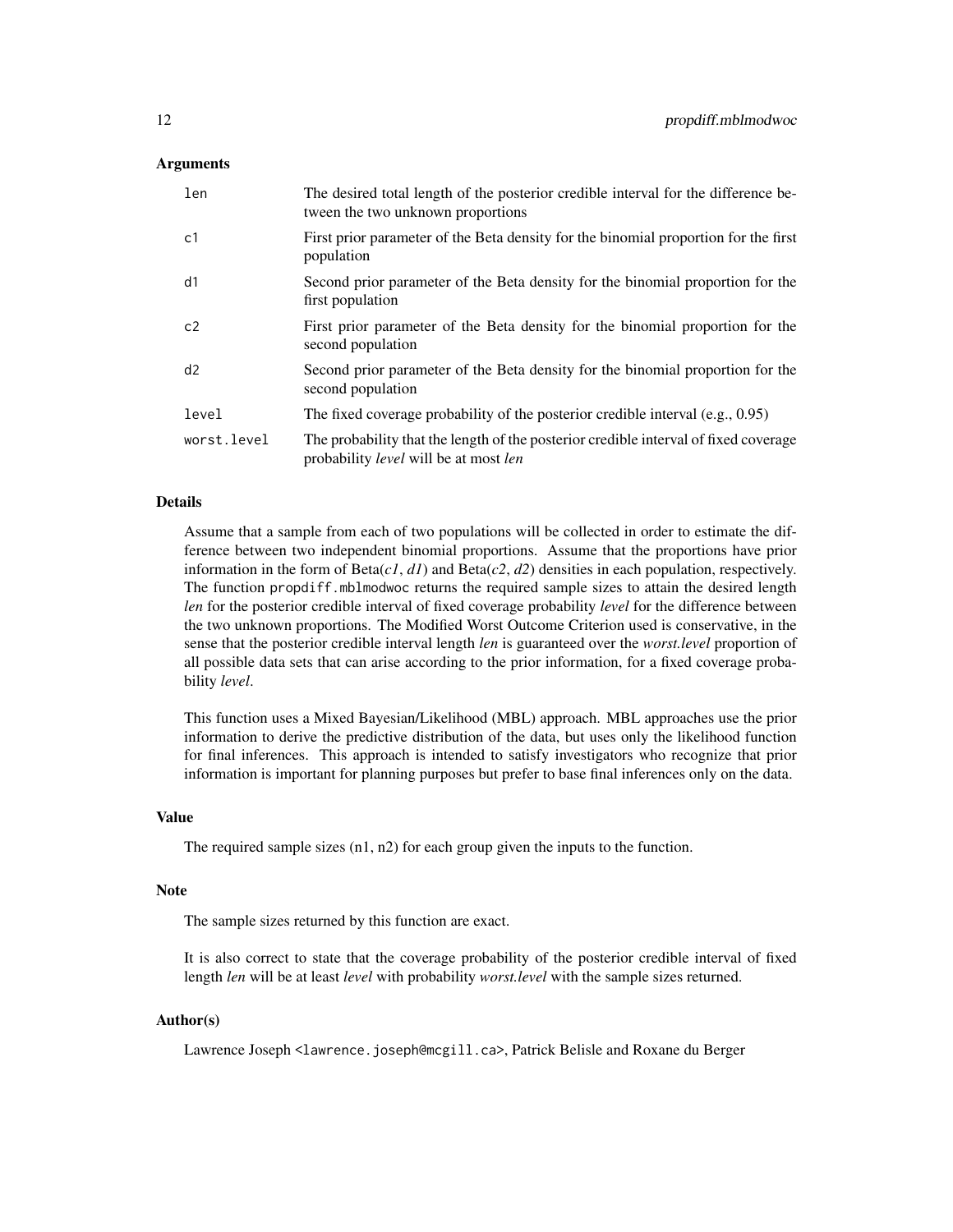# <span id="page-12-0"></span>propdiff.mblwoc 13

# References

Joseph L, du Berger R, and Belisle P. Bayesian and mixed Bayesian/likelihood criteria for sample size determination Statistics in Medicine 1997;16(7):769-781.

# See Also

[propdiff.mblacc](#page-7-1), [propdiff.mblalc](#page-9-1), [propdiff.mblwoc](#page-12-1), [propdiff.acc](#page-2-1), [propdiff.alc](#page-4-1), [propdiff.modwoc](#page-14-1), [propdiff.woc](#page-15-1)

#### Examples

propdiff.mblmodwoc(len=0.05, c1=3, d1=11, c2=11, d2=54, worst.level=0.95)

<span id="page-12-1"></span>

| propdiff.mblwoc | Bayesian sample size determination for the difference between two bi- |
|-----------------|-----------------------------------------------------------------------|
|                 | nomial proportions using the Mixed Bayesian/Likelihood Worst Out-     |
|                 | come Criterion                                                        |

# Description

The function propdiff.mblwoc uses a mixed Bayesian/likelihood approach to determine conservative sample sizes for the difference between two binomial proportions, in the sense that the desired posterior credible interval coverage and length are guaranteed over all possible data sets.

#### Usage

propdiff.mblwoc(len, c1, d1, c2, d2, level =  $0.95$ )

# Arguments

| len            | The desired length of the posterior credible interval for the difference between<br>the two unknown proportions |
|----------------|-----------------------------------------------------------------------------------------------------------------|
| c1             | First prior parameter of the Beta density for the binomial proportion for the first<br>population               |
| d1             | Second prior parameter of the Beta density for the binomial proportion for the<br>first population              |
| C <sub>2</sub> | First prior parameter of the Beta density for the binomial proportion for the<br>second population              |
| d2             | Second prior parameter of the Beta density for the binomial proportion for the<br>second population             |
| level          | The fixed coverage probability of the posterior credible interval $(e.g., 0.95)$                                |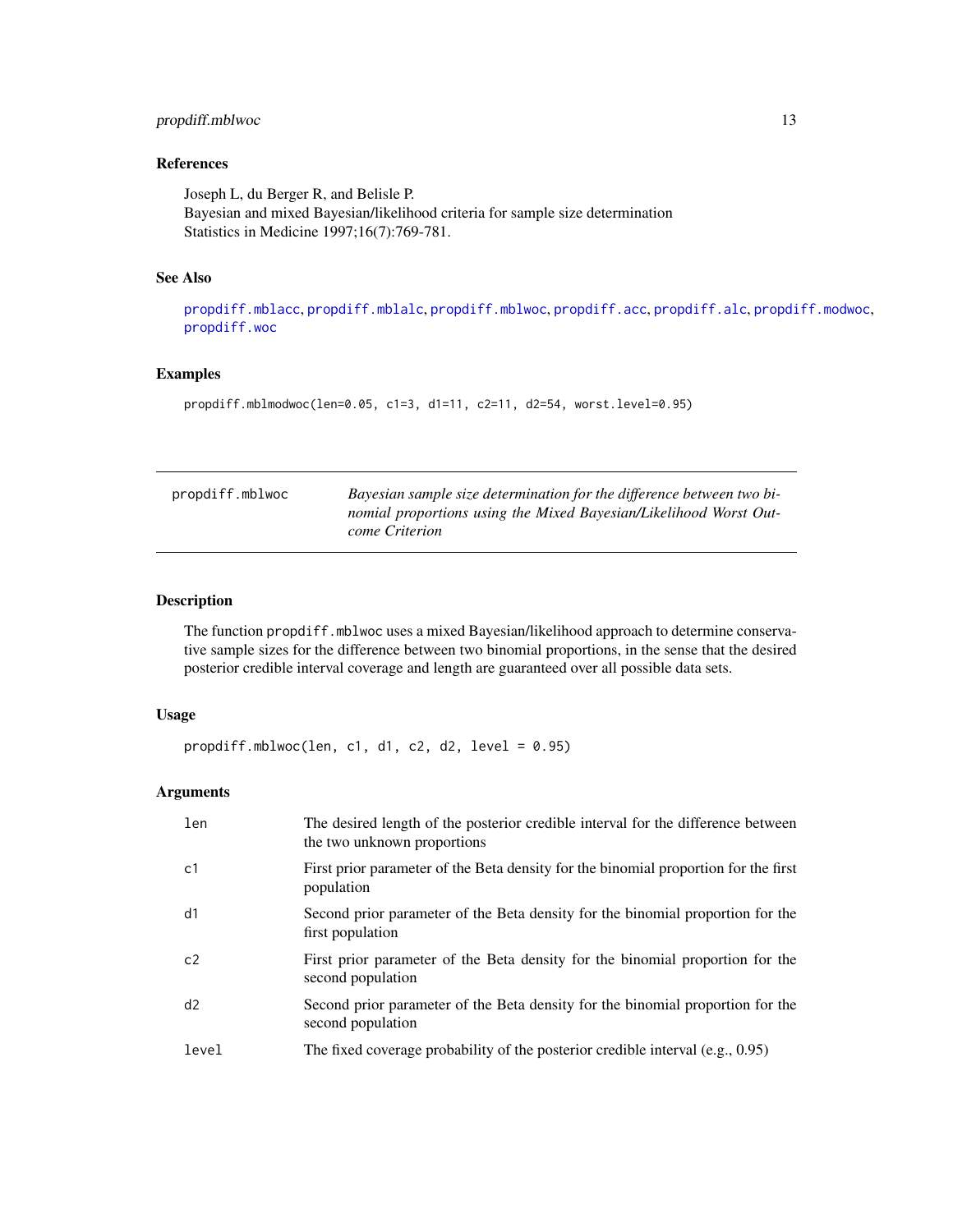#### <span id="page-13-0"></span>Details

Assume that a sample from each of two populations will be collected in order to estimate the difference between two independent binomial proportions. Assume that the proportions have prior information in the form of  $Beta(c1, d1)$  and  $Beta(c2, d2)$  densities in each population, respectively. The function propdiff.mblwoc returns the required sample sizes to attain the desired length *len* for the posterior credible interval of fixed coverage probability *level* for the difference between the two unknown proportions. The Worst Outcome Criterion used is conservative, in the sense that the posterior credible interval length *len* is guaranteed over all possible data sets that can arise, for a fixed coverage probability *level*.

This function uses a Mixed Bayesian/Likelihood (MBL) approach. MBL approaches use the prior information to derive the predictive distribution of the data, but uses only the likelihood function for final inferences. This approach is intended to satisfy investigators who recognize that prior information is important for planning purposes but prefer to base final inferences only on the data.

#### Value

The required sample sizes (n1, n2) for each group given the inputs to the function.

#### Note

The sample sizes returned by this function are exact.

It is also correct to state that the coverage probability of the posterior credible interval of fixed length *len* will be at least *level* with the sample sizes returned.

# Author(s)

Lawrence Joseph <lawrence.joseph@mcgill.ca>, Patrick Belisle and Roxane du Berger

#### References

Joseph L, du Berger R, and Belisle P. Bayesian and mixed Bayesian/likelihood criteria for sample size determination Statistics in Medicine 1997;16(7):769-781.

# See Also

[propdiff.mblacc](#page-7-1), [propdiff.mblalc](#page-9-1), [propdiff.mblmodwoc](#page-10-1), [propdiff.acc](#page-2-1), [propdiff.alc](#page-4-1), [propdiff.modwoc](#page-14-1), [propdiff.woc](#page-15-1)

```
propdiff.mblwoc(len=0.05, c1=3, d1=11, c2=11, d2=54)
```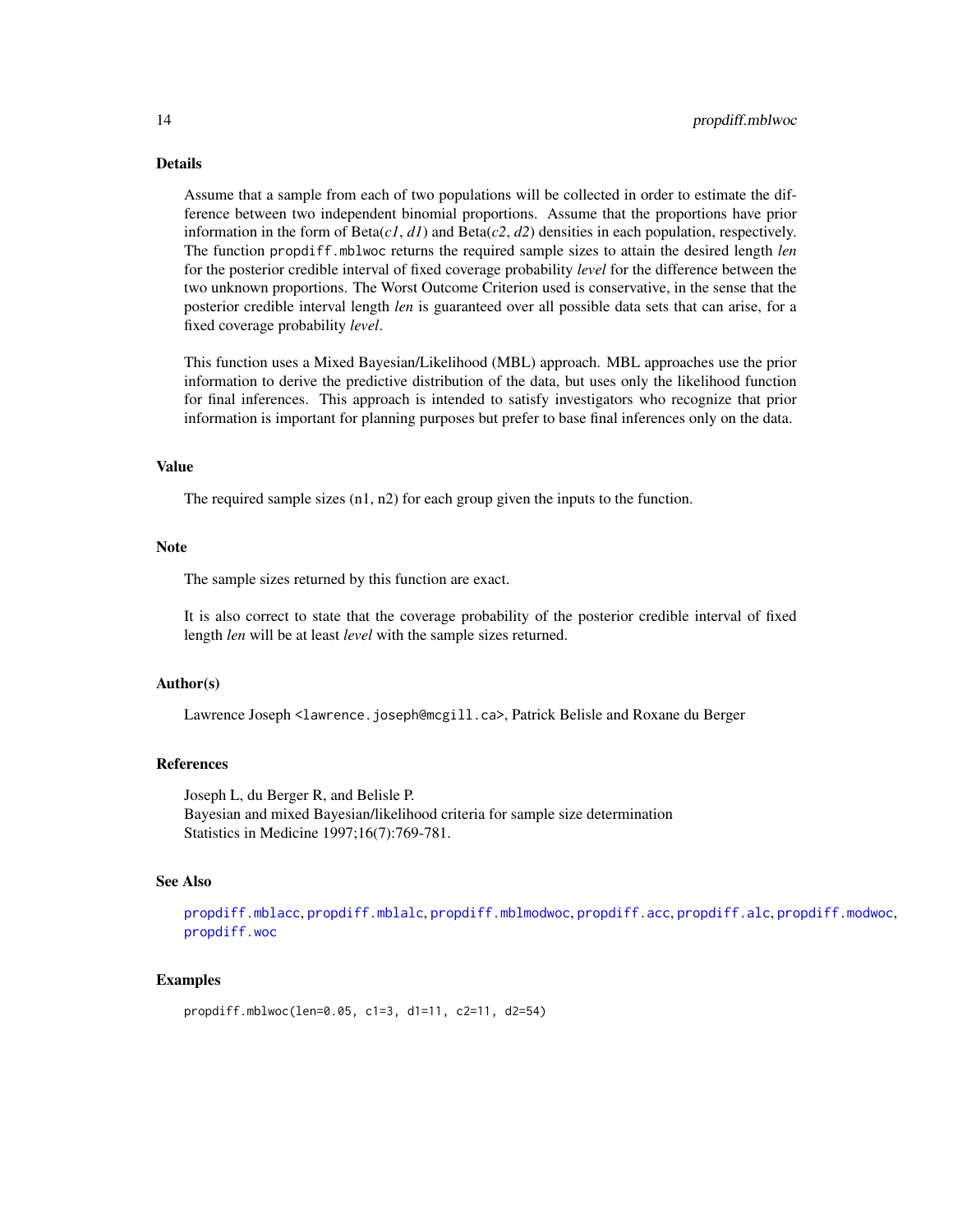<span id="page-14-1"></span><span id="page-14-0"></span>propdiff.modwoc *Bayesian sample size determination for the difference between two binomial proportions using the Modified Worst Outcome Criterion*

#### Description

The function propdiff.modwoc calculates conservative sample sizes for the difference between two binomial proportions, in the sense that the desired posterior credible interval coverage and length are guaranteed over a given proportion of data sets that can arise according to the prior information.

#### Usage

```
propdiff.modwoc(len, c1, d1, c2, d2, level = 0.95, worst.level = 0.95, equal = TRUE)
```
#### Arguments

| len         | The desired length of the posterior credible interval for the difference between<br>the two unknown proportions                             |
|-------------|---------------------------------------------------------------------------------------------------------------------------------------------|
| c1          | First parameter of the Beta prior density for the binomial proportion for the first<br>population                                           |
| d1          | Second parameter of the Beta prior density for the binomial proportion for the<br>first population                                          |
| c2          | First parameter of the Beta prior density for the binomial proportion for the<br>second population                                          |
| d2          | Second parameter of the Beta prior density for the binomial proportion for the<br>second population                                         |
| level       | The fixed coverage probability of the posterior credible interval $(e.g., 0.95)$                                                            |
| worst.level | The probability that the length of the posterior credible interval of fixed coverage<br>probability <i>level</i> will be at most <i>len</i> |
| equal       | logical. Whether or not the final group sizes $(n1, n2)$ are forced to be equal:                                                            |

when equal = TRUE, final sample sizes  $n1 = n2$ ; when equal = FALSE, final sample sizes  $(n1, n2)$  minimize the expected posterior variance given a total of  $n1+n2$  observations

#### Details

Assume that a sample from each of two populations will be collected in order to estimate the difference between two independent binomial proportions. Assume that the proportions have prior information in the form of  $Beta(c1, d1)$  and  $Beta(c2, d2)$  densities in each population, respectively. The function propdiff.modwoc returns the required sample sizes to attain the desired length *len* for the posterior credible interval of fixed coverage probability *level* for the difference between the two unknown proportions. The Modified Worst Outcome Criterion used is conservative, in the sense that the posterior credible interval length *len* is guaranteed over the *worst.level* proportion of all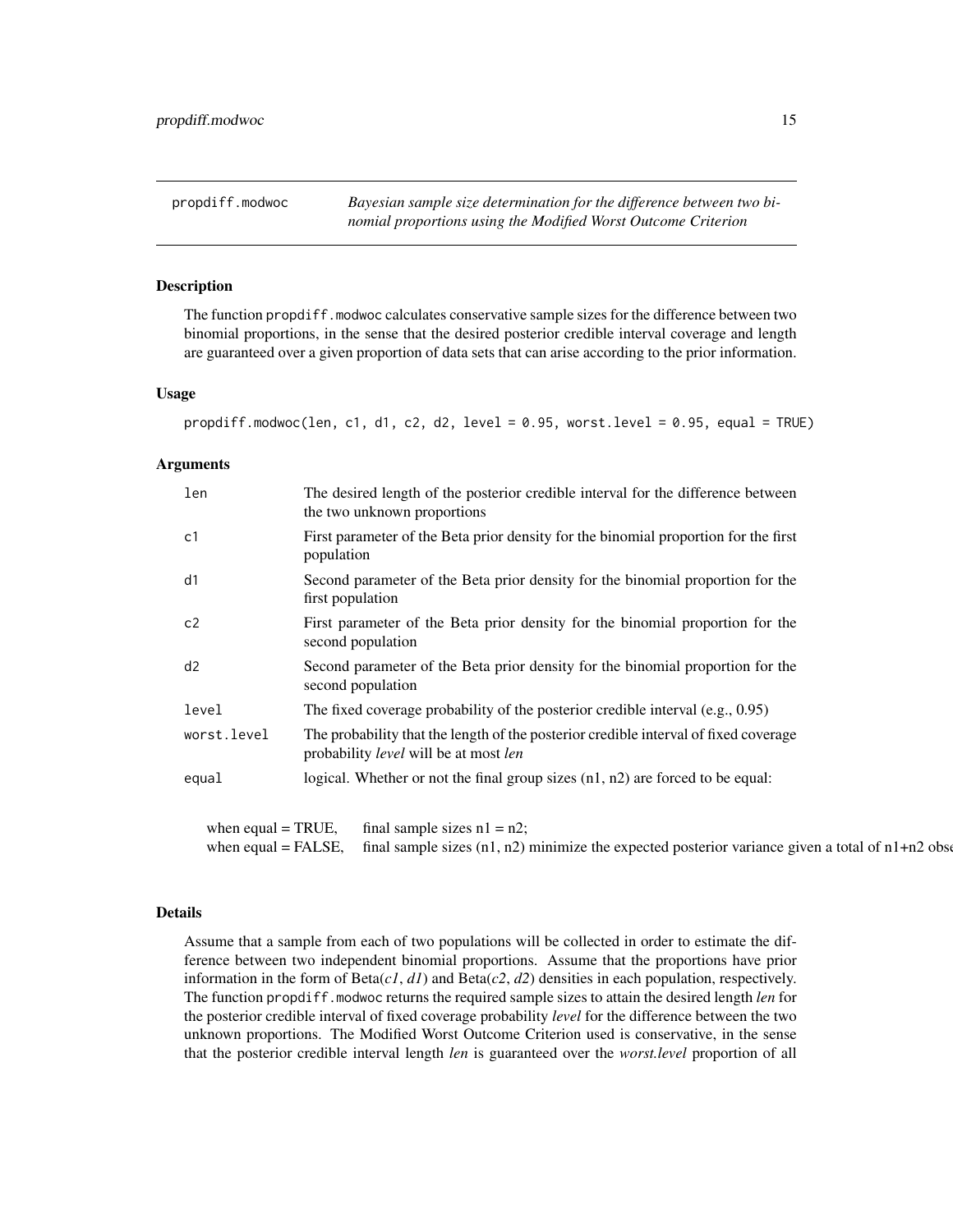<span id="page-15-0"></span>possible data sets that can arise according to the prior information, for a fixed coverage probability *level*.

This function uses a fully Bayesian approach to sample size determination. Therefore, the desired coverages and lengths are only realized if the prior distributions input to the function are used for final inferences. Researchers preferring to use the data only for final inferences are encouraged to use the Mixed Bayesian/Likelihood version of the function.

# Value

The required sample sizes  $(n1, n2)$  for each group given the inputs to the function.

#### **Note**

The sample sizes returned by this function are exact.

It is also correct to state that the coverage probability of the posterior credible interval of fixed length *len* will be at least *level* with probability *worst.level* with the sample sizes returned.

# Author(s)

Lawrence Joseph <lawrence.joseph@mcgill.ca>, Patrick Belisle and Roxane du Berger

#### References

Joseph L, du Berger R, and Belisle P. Bayesian and mixed Bayesian/likelihood criteria for sample size determination Statistics in Medicine 1997;16(7):769-781.

# See Also

[propdiff.acc](#page-2-1), [propdiff.alc](#page-4-1), [propdiff.woc](#page-15-1), [propdiff.mblacc](#page-7-1), [propdiff.mblalc](#page-9-1), [propdiff.mblmodwoc](#page-10-1), [propdiff.mblwoc](#page-12-1)

#### Examples

```
propdiff.modwoc(len=0.05, c1=3, d1=11, c2=11, d2=54, worst.level=0.95)
```
<span id="page-15-1"></span>

| propdiff.woc | Bayesian sample size determination for the difference between two bi- |
|--------------|-----------------------------------------------------------------------|
|              | nomial proportions using the Worst Outcome Criterion                  |

#### Description

The function propdiff.woc calculates conservative sample sizes for the difference between two binomial proportions, in the sense that the desired posterior credible interval coverage and length are guaranteed over all possible data sets.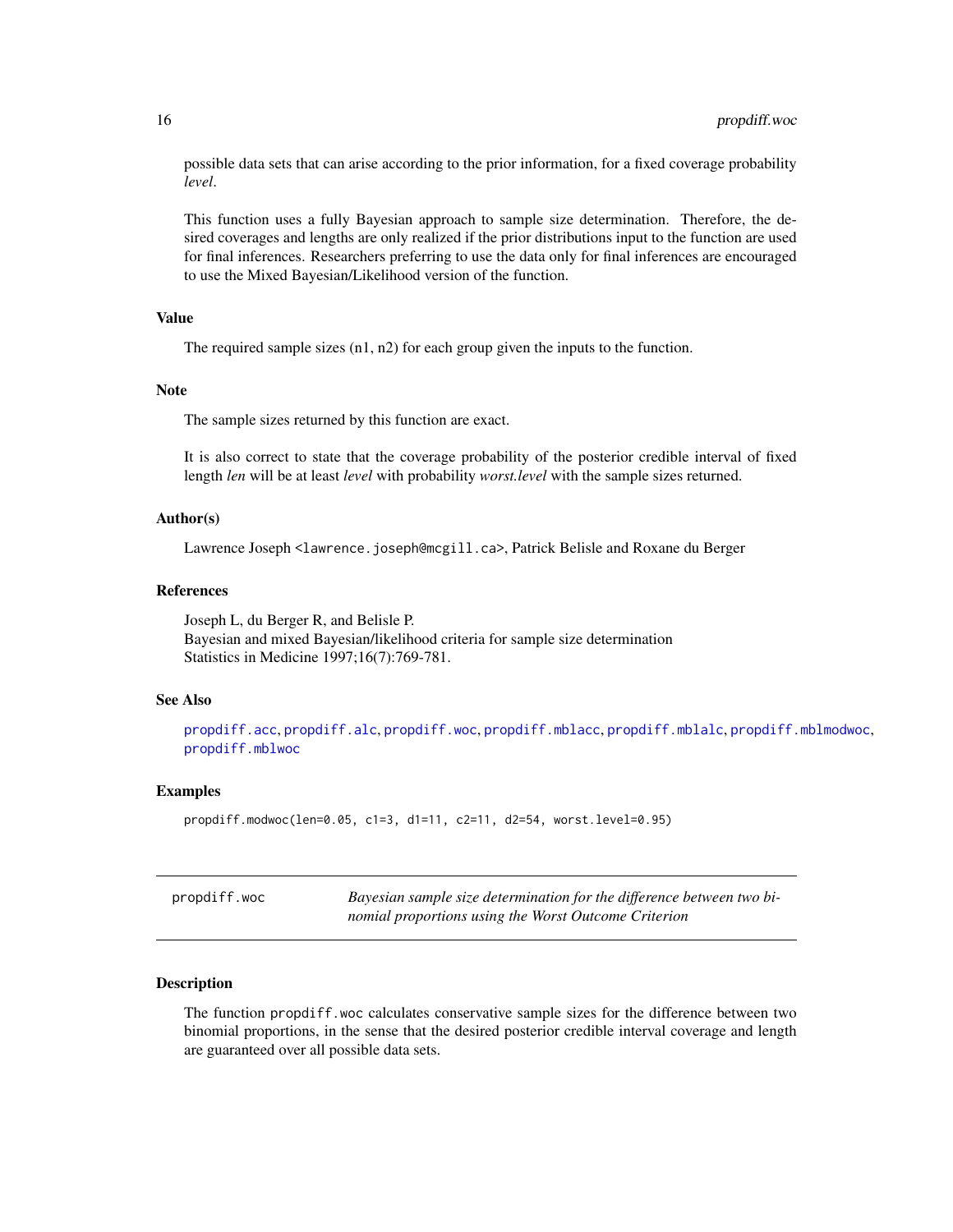# propdiff.woc 17

#### Usage

propdiff.woc(len, c1, d1, c2, d2, level = 0.95, equal = TRUE)

#### Arguments

| len   | The desired total length of the posterior credible interval for the difference be-<br>tween the two unknown proportions |
|-------|-------------------------------------------------------------------------------------------------------------------------|
| c1    | First parameter of the Beta prior density for the binomial proportion for the first<br>population                       |
| d1    | Second parameter of the Beta prior density for the binomial proportion for the<br>first population                      |
| c2    | First parameter of the Beta prior density for the binomial proportion for the<br>second population                      |
| d2    | Second parameter of the Beta prior density for the binomial proportion for the<br>second population                     |
| level | The fixed coverage probability of the posterior credible interval $(e.g., 0.95)$                                        |
| equal | logical. Whether or not the final group sizes $(n1, n2)$ are forced to be equal:                                        |

when equal = TRUE, final sample sizes  $n1 = n2$ ; when equal = FALSE, final sample sizes  $(n1, n2)$  minimize the expected posterior variance given a total of  $n1+n2$  observations

# Details

Assume that a sample from each of two populations will be collected in order to estimate the difference between two independent binomial proportions. Assume that the proportions have prior information in the form of  $Beta(c1, d1)$  and  $Beta(c2, d2)$  densities in each population, respectively. The function propdiff.woc returns the required sample sizes to attain the desired length *len* for the posterior credible interval of fixed coverage probability *level* for the difference between the two unknown proportions. The Worst Outcome Criterion used is conservative, in the sense that the posterior credible interval length *len* is guaranteed over all possible data sets that can arise, for a fixed coverage probability *level*.

This function uses a fully Bayesian approach to sample size determination. Therefore, the desired coverages and lengths are only realized if the prior distributions input to the function are used for final inferences. Researchers preferring to use the data only for final inferences are encouraged to use the Mixed Bayesian/Likelihood version of the function.

### Value

The required sample sizes (n1, n2) for each group given the inputs to the function.

#### Note

The sample sizes returned by this function are exact.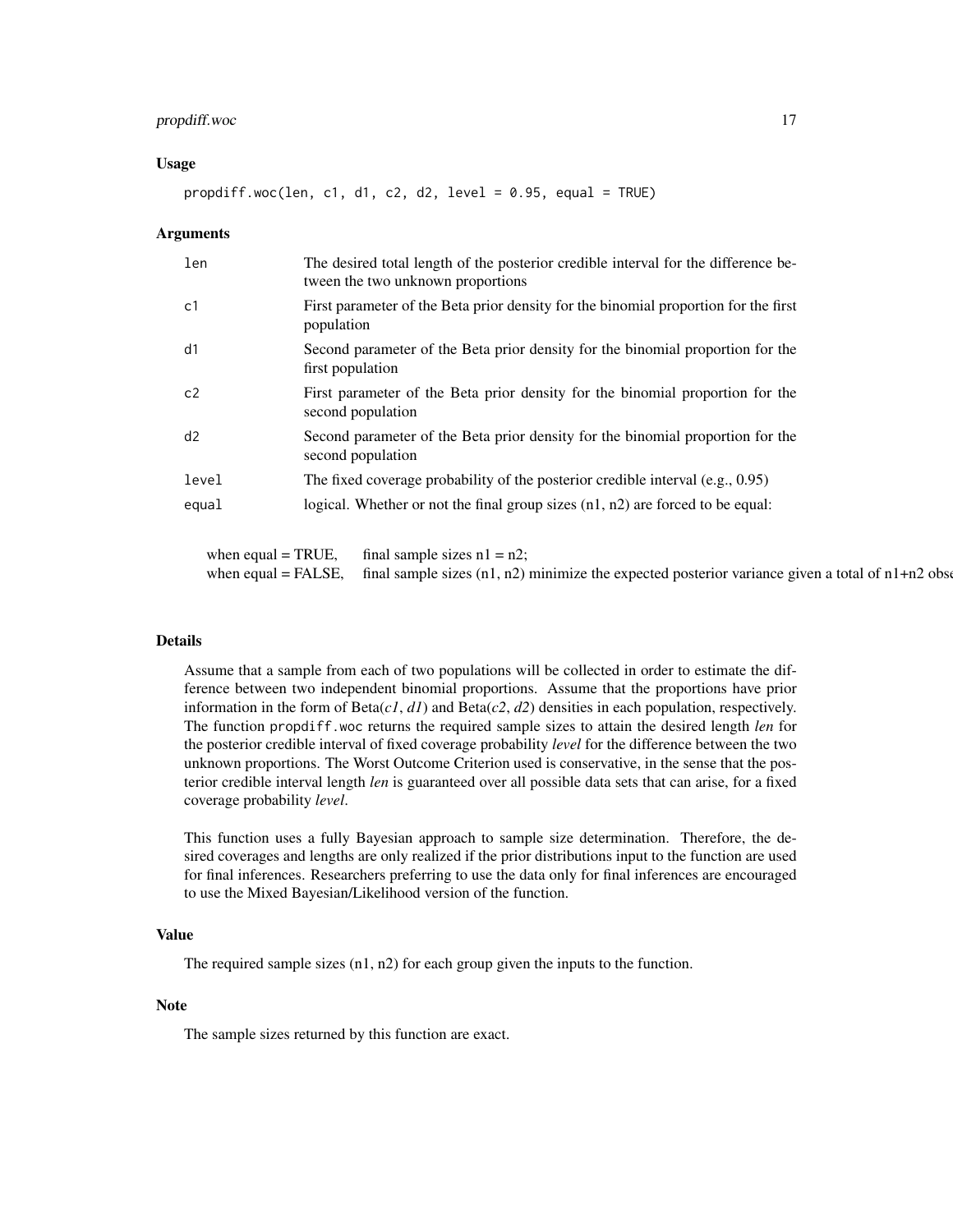<span id="page-17-0"></span>It is also correct to state that the coverage probability of the posterior credible interval of fixed length *len* will be at least *level* with the sample sizes returned.

# Author(s)

Lawrence Joseph <lawrence.joseph@mcgill.ca>, Patrick Belisle and Roxane du Berger

# References

Joseph L, du Berger R, and Belisle P. Bayesian and mixed Bayesian/likelihood criteria for sample size determination Statistics in Medicine 1997;16(7):769-781.

# See Also

[propdiff.acc](#page-2-1), [propdiff.alc](#page-4-1), [propdiff.modwoc](#page-14-1), [propdiff.mblacc](#page-7-1), [propdiff.mblalc](#page-9-1), [propdiff.mblmodwoc](#page-10-1), [propdiff.mblwoc](#page-12-1)

# Examples

propdiff.woc(len=0.05, c1=3, d1=11, c2=11, d2=54)